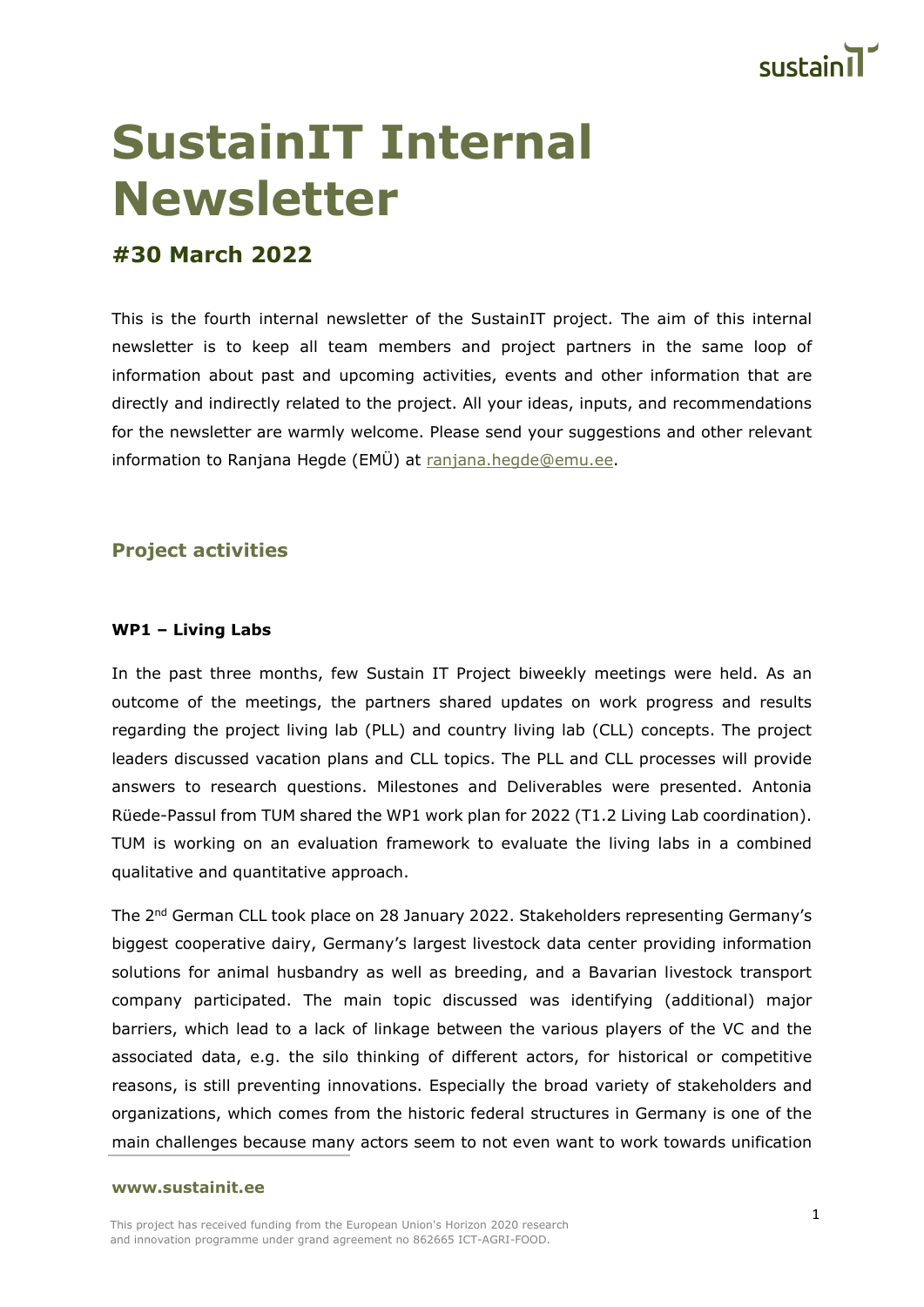

or fusion of data exchange, data collection, or data processing. Double entry and counting of data, which costs time and other resources, is also still common, e.g., animal health data via farm management applications and public databases.

Different approaches of solutions to improve linkages between actors of the value chain (VC) were developed. This includes creating new data interfaces and simple and practical new digital solutions (e.g., apps for animal welfare control). Digital solutions are applied only, if they bring a fast, new and good benefits such as timely slaughter data or receiving data in aggregated (and analysed) form. Digitization as a facilitator will gradually become more and more established due to generational changes by itself. Data must be plausible, therefore standards for data collection and processing have to be created. The effort of collecting, entering and processing the data is a service and should be monetarily rewarded. Furthermore, synergy effects are to be created, highlighted and used more intensively to improve the status quo, new digital requirements for producers or transporters must be supported by (ideally) all market participants in order to become established. This could be realized through initiatives from producer organizations, which thus generate an advantage for the marketing processes. Generated animal health data and statistical analyses can improve the image of agriculture in the public perception by presenting a widespread good practice. Quality programs (transparent animal health data) can generate additional added value for the producer in times where customers increasingly ask critical questions. Through the targeted use of data, the trust of customers can be regained through simple solutions (traffic lights system). At the same time, areas with potential for improvement have to be clearly identified. In the end, all stakeholders in the VC should benefit from the provision of additional data.

In the second workshop the participants also introduced different examples of best practices to promote animal health and welfare through the strengthened use of ICT, e.g.:

- The Netherlands works with many centralized digital solutions: aggregated database structures combine data on environment, animal health, economy, etc., and a central rendering service provider supports data collection. However, structures and the mentality within the VC segments such as agriculture, processing, etc. differ from those found in Germany.
- Replacing the analogue birth reports with the digital HIT-reports is a success story.
- The electronic tracking of international animal transports (cf. IDEM Telematics, TRACES) can serve as a blueprint for a digital control of live animal transports also within Germany under strictly regulated framework conditions.

**[www.sustainit.ee](http://www.sustainit.ee/)**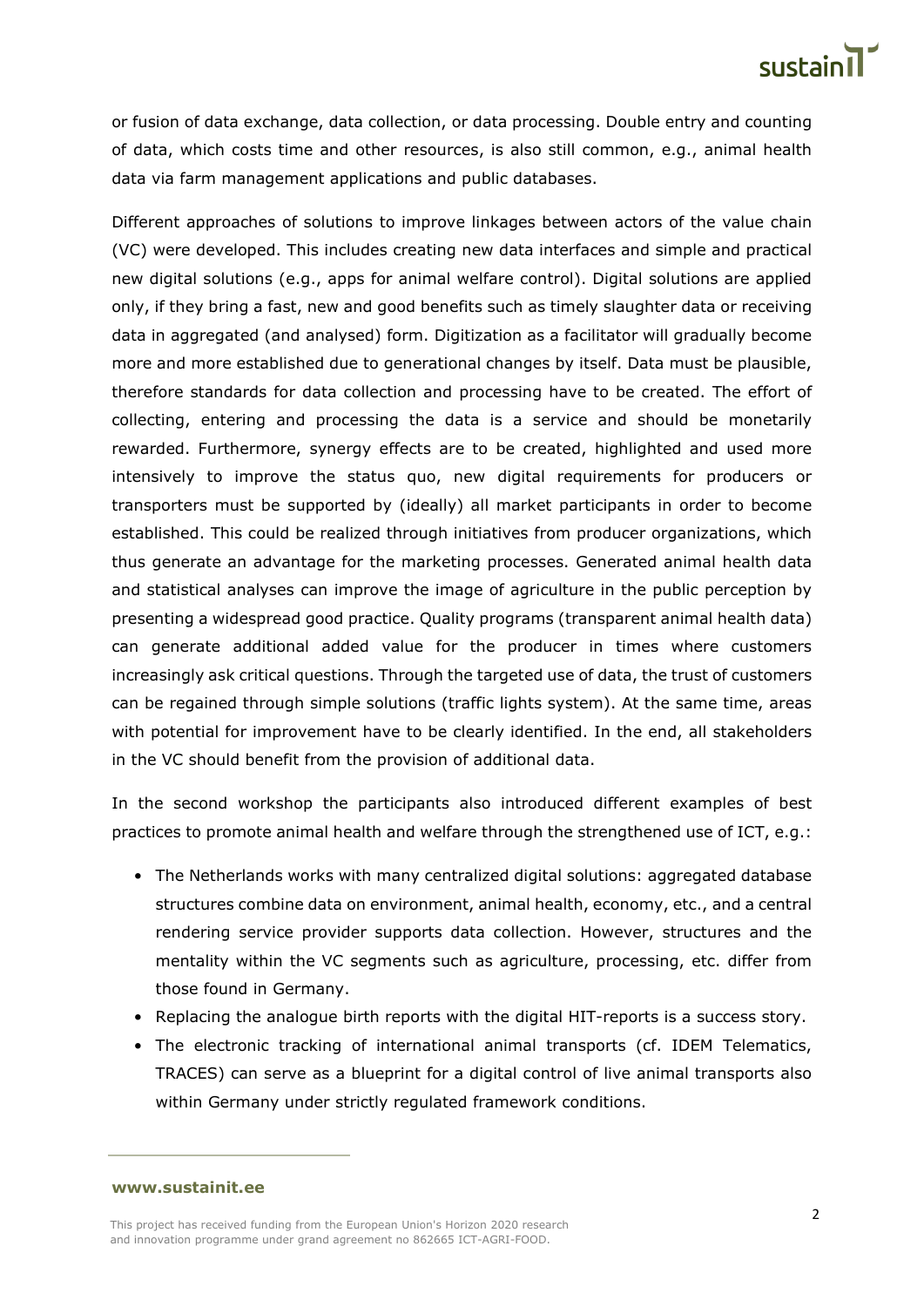

The University of Oulu completed at the beginning of the year the internal report of the first CLL meeting. Similarly, Halmstad University and Estonian teams prepared the reports of the first CLL meetings held in 2021.

The next PLL reflection and feedback meeting is planned for June 2022.

## **WP2 – Animal health and welfare**

The University of Oulu completed at the beginning of the year the internal report of the first CLL meeting and has since that continued gradually compiling the final deliverable for Task 2.1. Availability of animal health data should be completed at the beginning of April. The University of Oulu has also collected information about animal health data collection technologies (tools for monitoring activity and behaviour, automatic milking systems). The data will be used both for a survey made to the regional vocational agricultural institute and to SustainIT project.

Tuija Kallio from the University of Oulu left the SustainIT team in March and Elisa Tikkanen took over her role.

## **WP3 - Business development**

A preliminary draft file on the consumer survey was updated. Colleagues from Germany and Estonia provided suggestions and comments for the questionnaire developed.

Tasks related to T3.1 Consumer and societal demands (Nov2021-Aug 2022), the barriers & opportunities that exist when it comes to connecting producers with consumers and how to value creation that can fit the consumer profile and business model of the companies in VC was presented in the project meeting.

Discussion about the polling companies and the number of samples was held on 25 February 2022.

In January 2022, in Germany, the consumer survey was finalized. After a successful test, the survey was conducted with 2000 participants. The survey had 39 questions and covered the following areas:

- Background information about the interviewees
- Animal welfare and grocery shopping

#### **[www.sustainit.ee](http://www.sustainit.ee/)**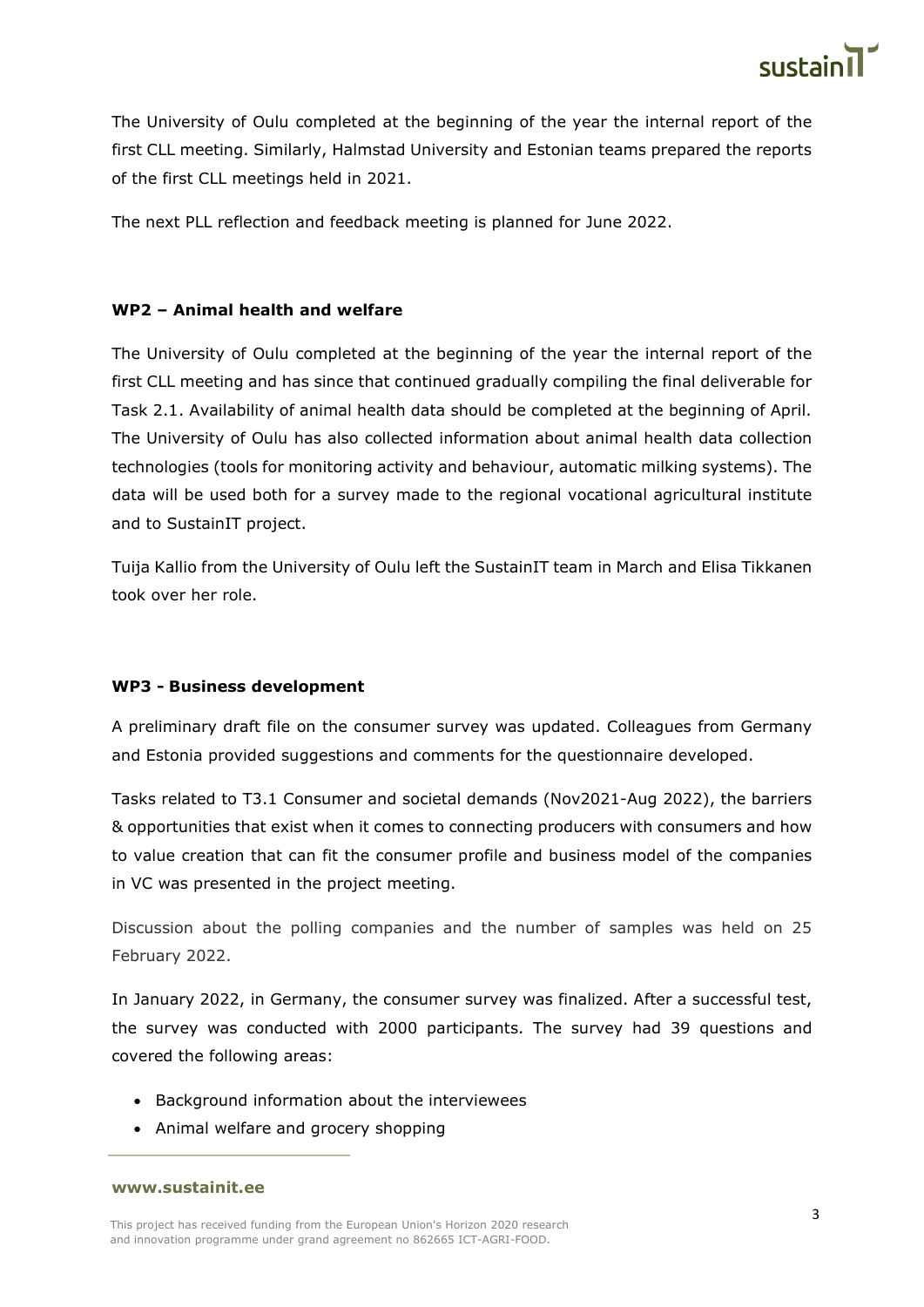

- Consumer behavior and online shopping
- Use of ICT

The University of Oulu has also commenced work for Task 3.1. Consumer and societal demand by starting to translate consumer questionnaire to Finnish and finding out which opinion poll companies will be invited to tender execution of the questionnaire.

Estonian team translated the German version of the questionnaire to Estonian language, and took price quotations from the polling companies. It is expected that the data is collected b the end of May.

On 22 April 2022, Halmstad University team will conduct a WP3 planning meeting. The initial workplan has been sent to all partners.

It is expected that the activities related to task 3.2 Integration of ICT in enterprise management start in April 2022 and project partners are asked to conduct interviews with farmers and managers in companies along the VC to identify opportunities and barriers to the adoption of ICT.

## **WP4 - Public sector interactions**

EMÜ team prepared a work plan document for the WP4. All partners provided written feedback, and also meetings were held on 8 February, 15 February, and 22 March 2022 to discuss the unclear issues of the work plan. Based on the received feedback, the work plan was revised and updated. The document is available in the shared folder under WP4 > Coordination of WP4 work plan.

It is expected that in relation to Task 4.1 Pooling the data until May/June all partners:

- Screen the potentially relevant data initiatives in their country.
- Select the initiatives for the review and interview engaging CLLs and PLL.
- Review and interview the data initiatives.

In relation to Task 4.2 Use of data by public sector until May/June all partners:

• Interview public sector representatives to find out the vision of public sector stakeholders about their (leading) role in the digitalisation of the agri-food sector. This is done in case data collection is merged with activities of Task 4.1.

In relation to Task 4.3 ICT innovation ecosystem until May/June all partners:

**[www.sustainit.ee](http://www.sustainit.ee/)**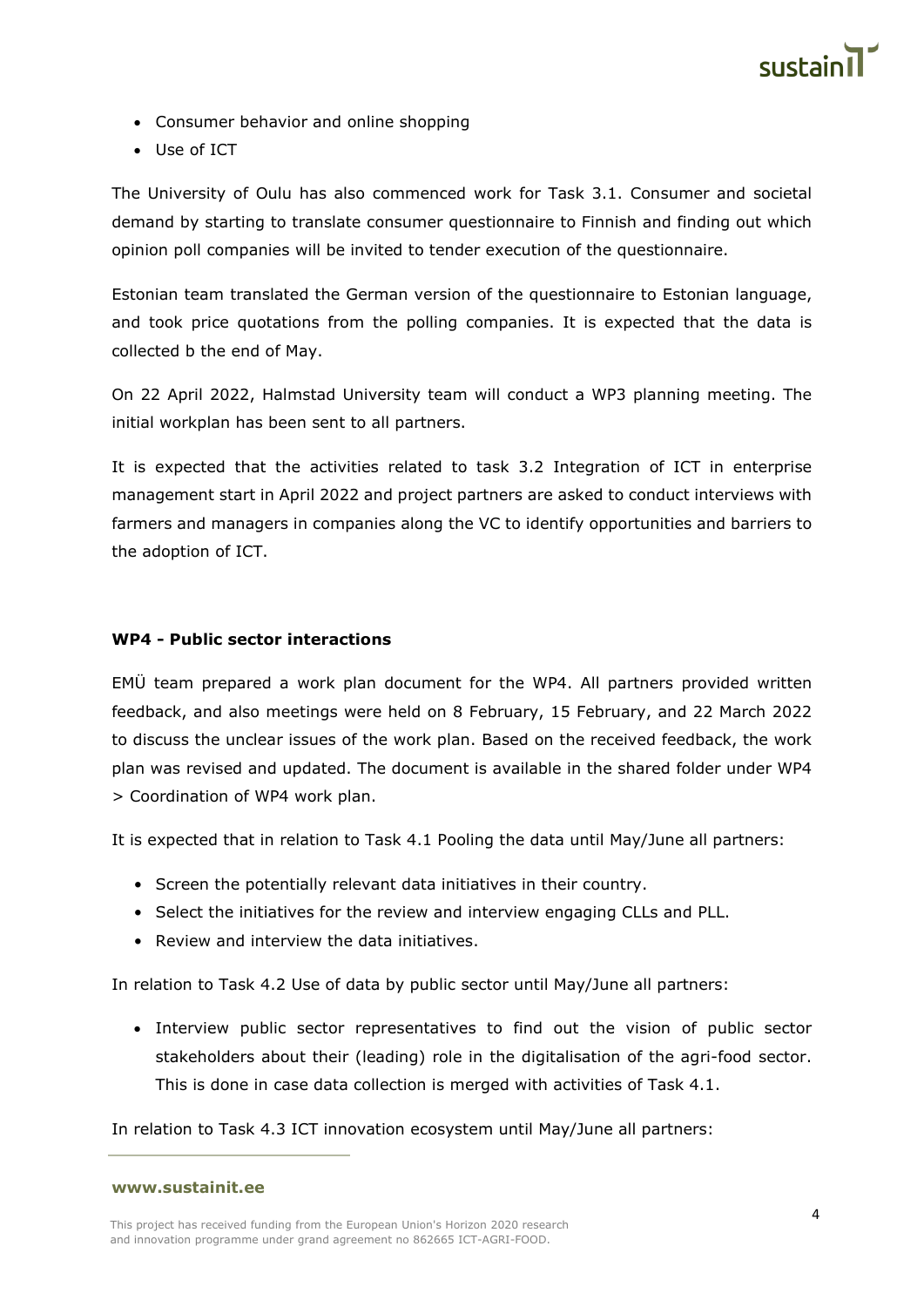

- Screen potentially relevant digital innovation hubs (DIH).
- Select the DIH and the corresponding challenge in CLLs.
- Participate in initial interviews with the selected DIHs.

#### **WP5 – Dissemination, exploitation, and communication**

The external newsletter was completed in January 2022. Further, it was requested for the partners to share information on the ongoing and upcoming events, research articles published papers, and reports.

Anne Põder from the Estonian Dairy Cluster requests all partners to review D5.2 Data Management Plan that is available in the SustainIT Project folder>WP5 Dissemination, exploitation, and communication by 7 April 2022. The main questions are relating to if research papers will be published with Gold or Green access (and if any anonymized data file accompanying it). And, will this be uploaded to a central public repository (at present Zenodo is suggested) or institutional repositories (e.g. EULS has dspace.emu.ee) depending on your usual practices.

Horizon 2020 requires open access to publications and generally open data with reference to a database or an explanation of why data is not open is required (journals also have started to ask for the explanation). In the present project, it will depend on the financers' requirements and these may be different. Also, the repositories used may be different depending on the institution. So it is requested to check with the financing agency if they have requirements that research papers from the project have to be open access, and any requirements for specific data repositories or what are usual institutional practices on where research papers and databases are deposited in projects that require open access. On the basis of this information, the plans can be updated.

Further, the German and Finnish teams are requested to send Anne information on who could be the contact person for communication activities. A WP5 communication team meeting is planned in two weeks to review what has been done and what needs to be done in relation to communication activities. This needs to be done by April  $1<sup>st</sup>$ .

#### **WP6 – Coordination, and management**

All WP leaders are expected to revise the project monitoring worksheet that is available in the SustainIT Project folder by 7 April 2022. All work packages, milestones, and

#### **[www.sustainit.ee](http://www.sustainit.ee/)**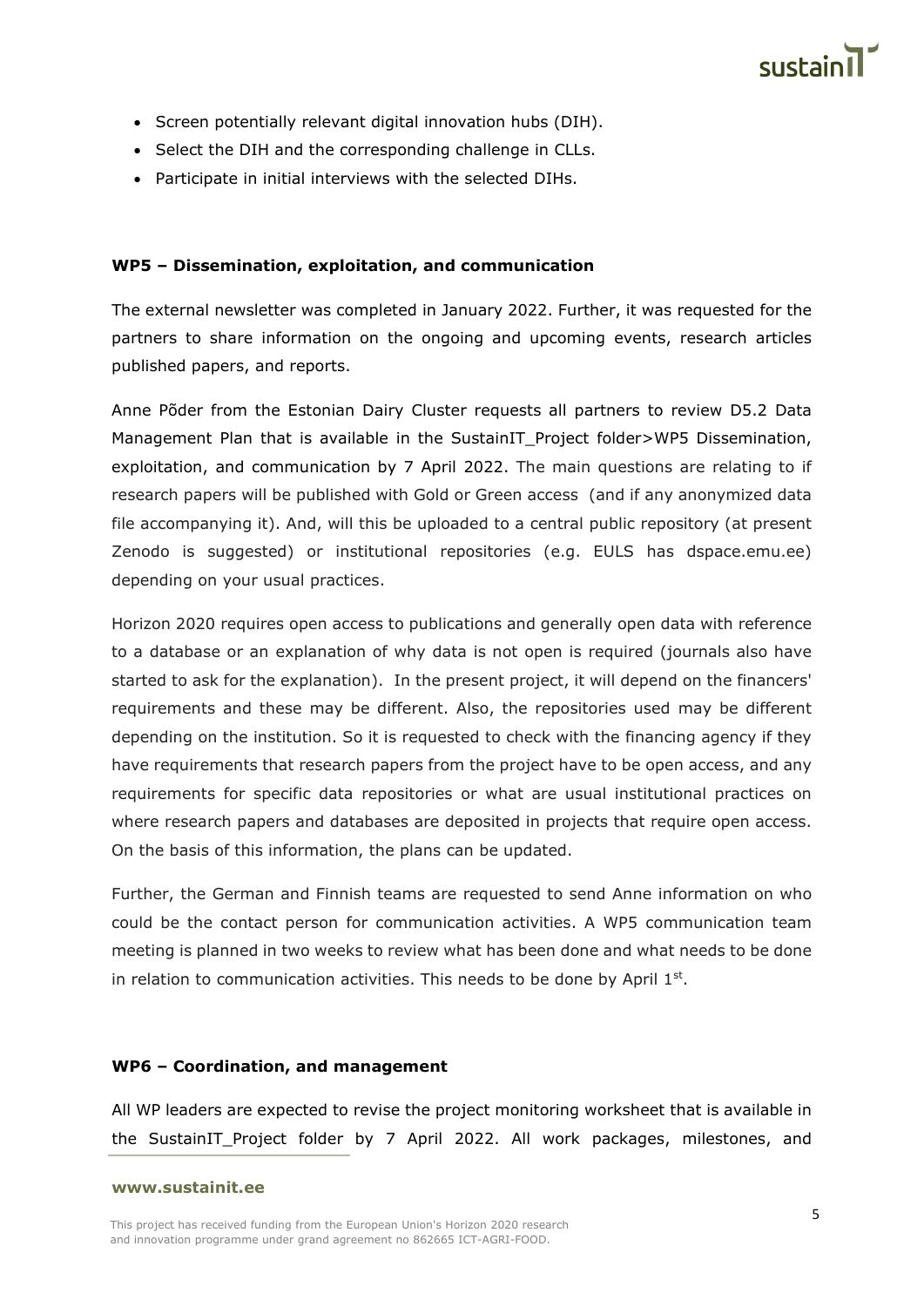

deliverables until the end of the project (end of 2023) are detailed here. In 2022 we have all WP's running in parallel, therefore WP leaders need to take a bigger role in coordinating the work of their WPs.

EMÜ created a new shared SustainIT\_Project folder to ensure that all project members can access the files. All the content of the old shared folder was moved to the new folder on 16 March 2022.

TUM is working on an annual report for the funding bureau summarizing the research and progress of 2021.

EMÜ submitted to the Estonian Ministry of Rural Affairs the annual report of 2021 in the beginning of January. The report was accepted.

# **Upcoming Activities**

## **In April-May 2022**

The University of Oulu will organize a CLL meeting where participants get deliverable 2.1 for commenting before finalizing, data initiatives will be discussed and data collection technologies discussed very shortly. A collection of examples about current data exchange in supply chains (Task 2.3) will be also started.

The Halmstad University team will conduct a WP4 meeting on 22 April 2022 to discuss the work plan for the WP3.

The EMÜ team expects that in the next CLL meeting (in April-May), all partners engage CLL members to select the data initiative to be reviewed and interviewed for Task 4.1, and select a Digital Innovation Hub and innovation challenge to be addressed in Task 4.3.

# **Other relevant information**

The ICT-AGRI-FOOD 2022 joint call was pre-announced. The call is titled: **More transparent agri-food systems for consumers and other stakeholders along the food value chain based on ICT technologies.** The call addresses three topics:

- TOPIC 1: Agri-food systems enabled by interconnected digital technologies that are more transparent to consumers, farmers and other stakeholders along the agri-food value chain.

**[www.sustainit.ee](http://www.sustainit.ee/)**